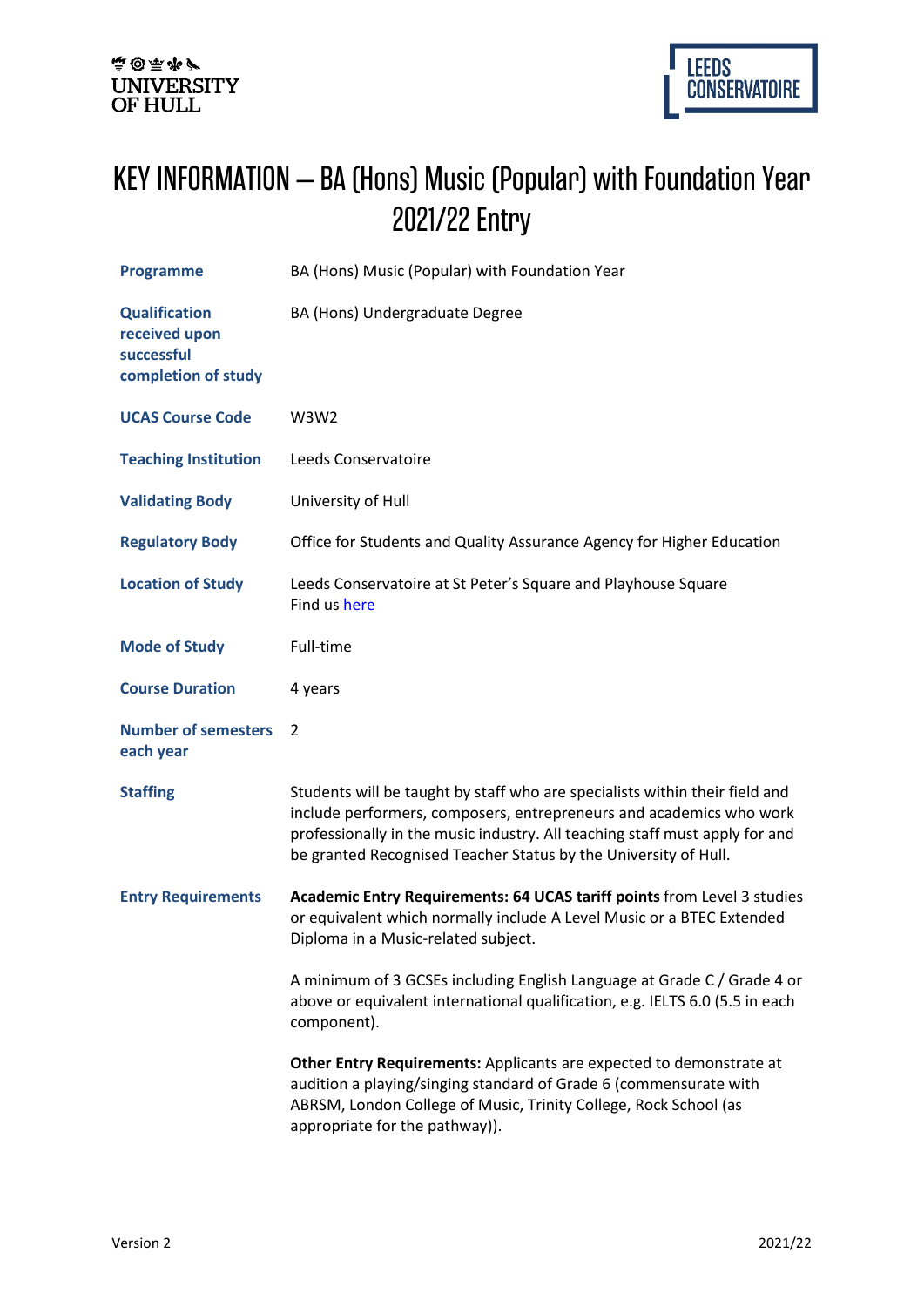| 高国雨が<br><b>UNIVERSITY</b><br>OF HULL                                  |                                                                                                                                                                                                                                                                                                                                                                                                                                                                                                                                                                                                | <b>LEEDS</b><br><b>CONSERVATOIRE</b> |
|-----------------------------------------------------------------------|------------------------------------------------------------------------------------------------------------------------------------------------------------------------------------------------------------------------------------------------------------------------------------------------------------------------------------------------------------------------------------------------------------------------------------------------------------------------------------------------------------------------------------------------------------------------------------------------|--------------------------------------|
|                                                                       | Applicants' understanding of applied music theory will be assessed at<br>audition where they will be asked questions about the theoretical<br>elements of the pieces they have played to ensure that they are suitable<br>for the course and to identify those applicants who need to take a Theory<br>module at Level 3.                                                                                                                                                                                                                                                                      |                                      |
| <b>Modules of Study</b>                                               | Level 3: Specialist Study (Performance) Foundation (30 credits); Specialist<br>Group Study (Performance) Foundation (30 credits); Aural and Theory (20<br>credits); Musicianship Skills (10 credits); Contextual Studies Foundation<br>(30 credits).                                                                                                                                                                                                                                                                                                                                           |                                      |
|                                                                       | Level 4: Specialist Study Performance 1 (30 credits); Specialist Group<br>Study Performance 1 (30 credits); Reflective Practice (10 credits);<br>Contextual Studies 1 (30 credits); Professional Studies 1 (20 credits).                                                                                                                                                                                                                                                                                                                                                                       |                                      |
|                                                                       | Level 5: Specialist Study Performance 2 (30 credits); Specialist Group<br>Study Performance 2 (30 credits); Contextual Studies 2 (20 credits).                                                                                                                                                                                                                                                                                                                                                                                                                                                 |                                      |
|                                                                       | At Level 5 students will also be required to study a further Contextual<br>Studies 2 module option (20 credits) and a Professional Studies 2 module<br>option (20 credits).                                                                                                                                                                                                                                                                                                                                                                                                                    |                                      |
|                                                                       | Level 6: Specialist Study Performance 3 (40 credits), Final Project (40<br>credits).                                                                                                                                                                                                                                                                                                                                                                                                                                                                                                           |                                      |
|                                                                       | At Level 6 students will also be required to study a Contextual Studies 3<br>module option (20 credits) and a Professional Studies 3 module option<br>(20 credits).                                                                                                                                                                                                                                                                                                                                                                                                                            |                                      |
| <b>Composition of</b><br><b>Course and Delivery</b><br><b>Methods</b> | Undergraduate degree courses at Leeds Conservatoire are delivered and<br>supported through a range of teaching and learning strategies. Courses<br>are made up of modules, which are elements of study that are taught and<br>assessed separately. Each module has a clearly defined credit value and<br>each year of study consists of a total of 120 credits. 100 hours of learning<br>is expected for every 10 credits of the course, totalling 1200 hours of<br>learning for each year of study. This equates to approximately 40 hours of<br>study per week throughout the academic year. |                                      |
|                                                                       | Each module has scheduled hours for learning and teaching activities, as<br>well as an expectation of independent learning from students via directed<br>study outside of these allocated times. The ratio of learning and teaching<br>activities to directed study varies across each module, year, and course.                                                                                                                                                                                                                                                                               |                                      |
| <b>Methods of</b><br><b>Assessment</b>                                | The course is assessed in a variety of ways to reflect the diversity of<br>creative and professional practice. Assessment methods include<br>performances, audio recordings, presentations, technical tests, essays,<br>oral exams, and portfolios. The exact nature of assessments will depend<br>on the Musicianship Skills, Contextual Studies and Professional Studies<br>module options chosen at Level 3, Level 5 and Level 6, as well as the                                                                                                                                            |                                      |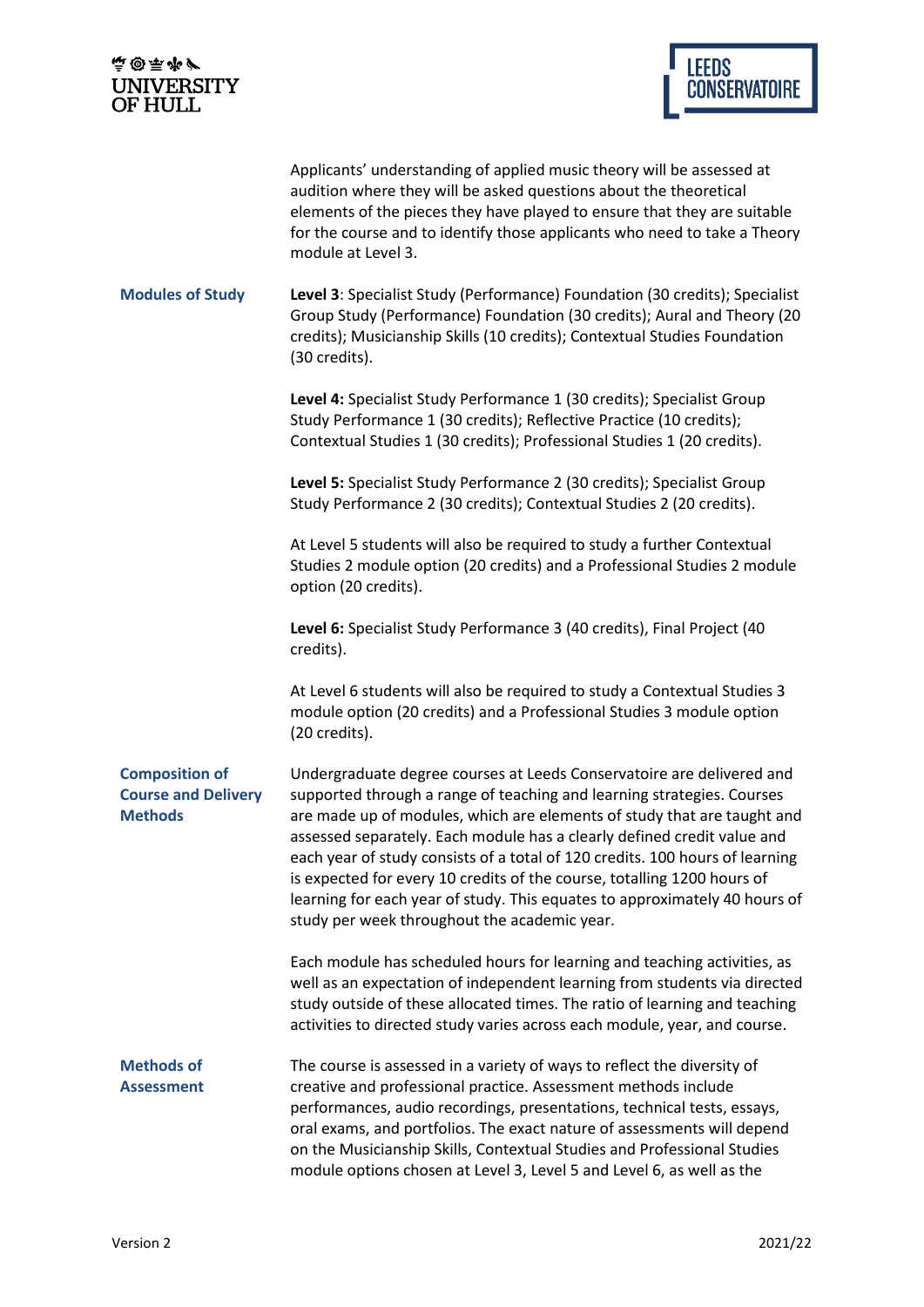| <b>南@雨水/</b><br><b>UNIVERSITY</b><br><b>OF HULL</b> | <b>LEEDS</b><br><b>CONSERVATOIRE</b>                                                                                                                                                                                                                                                                                                                                                       |
|-----------------------------------------------------|--------------------------------------------------------------------------------------------------------------------------------------------------------------------------------------------------------------------------------------------------------------------------------------------------------------------------------------------------------------------------------------------|
|                                                     | choice of project for the Final Project module at Level 6. Formal<br>assessments tend to take place at the end of each semester or the end of<br>the year. There are a handful of assignments with deadlines halfway<br>through a semester.                                                                                                                                                |
| <b>Marks and Feedback</b>                           | After you hand in an assignment, we aim to provide marks and feedback<br>20 working days after the deadline. Your feedback will reference the<br>assessment criteria and detail positive aspects of your work as well as<br>areas for improvement.                                                                                                                                         |
|                                                     | Not all feedback is written - for example, in your one-to-one or small<br>group lessons, you get continuous feedback from your tutor. You will also<br>receive regular feedback in ensembles, studio groups, seminars and<br>tutorials. If you are unsure about how you are progressing, ask your tutor.<br>You don't need to wait until you get written feedback from your<br>assignment. |
| <b>Fees and Additional</b><br><b>Costs</b>          | <b>Tuition Fees:</b><br>£9,250 per year for Home UK students<br>$\bullet$<br>£14,500 for the Foundation Year then £17,500 per year<br>٠<br>thereafter for International students                                                                                                                                                                                                           |
|                                                     | If you are an EU national starting in September 2021, your tuition fee<br>status may be Home or International, depending on your circumstances.                                                                                                                                                                                                                                            |
|                                                     | The fee status criteria are provided in regulations and guidance published<br>by the Government. Further information is available here:<br>https://www.gov.uk/guidance/studying-in-the-uk-guidance-for-eu-<br>students                                                                                                                                                                     |
|                                                     | Fees shown above are per academic year and are applicable to students<br>starting their course in the 2021/22 academic year.                                                                                                                                                                                                                                                               |
|                                                     | Home UK fees may be subject to government-approved increases in<br>future years.                                                                                                                                                                                                                                                                                                           |
|                                                     | International fees are fixed for the duration of the course, other than<br>when stated, providing students stay on the same course. Partial tuition<br>fee scholarships may be available to international students. For more<br>information on international scholarships click here.                                                                                                      |
|                                                     | <b>Additional Costs:</b><br>Indicative additional costs relating to the course (this is given as a guide<br>only):                                                                                                                                                                                                                                                                         |
|                                                     | Printing - in the majority of cases coursework and assessments<br>$\bullet$<br>are submitted online. However, students may be required to<br>print coursework and assessments for specific offline<br>submissions. Every student will receive printing credit at the                                                                                                                       |